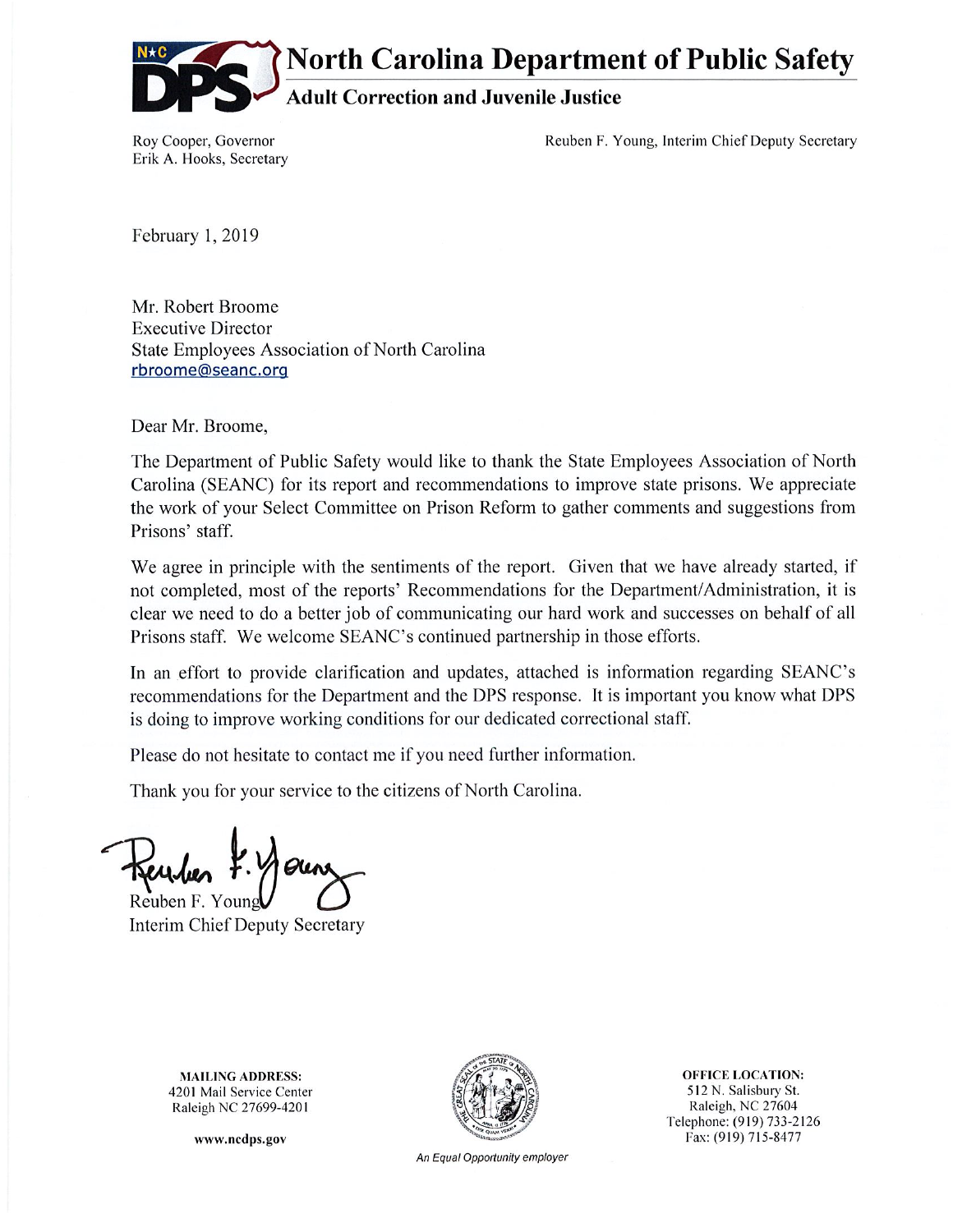## **KEY POINTS REGARDING THE SEANC REPORT**

- **The Department of Public Safety is grateful for the SEANC "From the Inside," report and recommendations.**
- **DPS** has been working on prison reform since 2017 and has already accomplished many of **the recommendations for the Department. Thus, DPS recognizes it can improve its communication regarding the progress and actions taken.**
- Updated information regarding the Department's prison reform efforts are on the Prison **Reform webpage a[t www.ncdps.gov/prison-reform.](http://www.ncdps.gov/prison-reform)**
- There is more work to do and the Department continues to move forward with efforts to **keep staff safe and facilities secure.**

SEANC's recommendations for the Department, with the Department's corresponding action items are as follows:

## **Revise the formula for staffing needs**

*FROM THE REPORT: There should be no cookie-cutter approach to staffing a prison. Rather than focusing on the size of the facility, a multitude of factors should be considered. Two prisons may hold the same amount of inmates at the same custody level, but their staffing needs could be much different. For example, if a prison is not equipped to handle medical emergencies, the Department should add extra officers to its allotment to account for when officers transport inmates to other facilities or to court dates.*

*Recommendation: The Department should take into account the unique needs at each prison when requesting and setting positions.*

## DPS COMMENTS

- DPS utilizes the National Institute of Corrections model for establishing staffing levels at **facilities.**
- **In utilizing that model, the Department does take into consideration the configuration of the facilities, inmate classification and multiple other factors that determine the appropriate level of staffing.**

## **Implement streamlined, consistent policies**

*FROM THE REPORT: This topic is wide-ranging. Several employees aired concerns over leave policies. While overtime is not ideal, we recognize that it is necessary. Still, it is crucial for workers to be able to schedule time off to prevent burnout.*

*Other suggestions include the implementation of video visits to cut down on contraband, reexamining the Drug/Alcohol Recovery Treatment (DART) and NCVIP (employee evaluation process) programs and completing exit interviews with personnel to find needs that must be addressed.*

*Recommendation: The Department must rethink everything from employee evaluations to disciplinary policies for inmates.*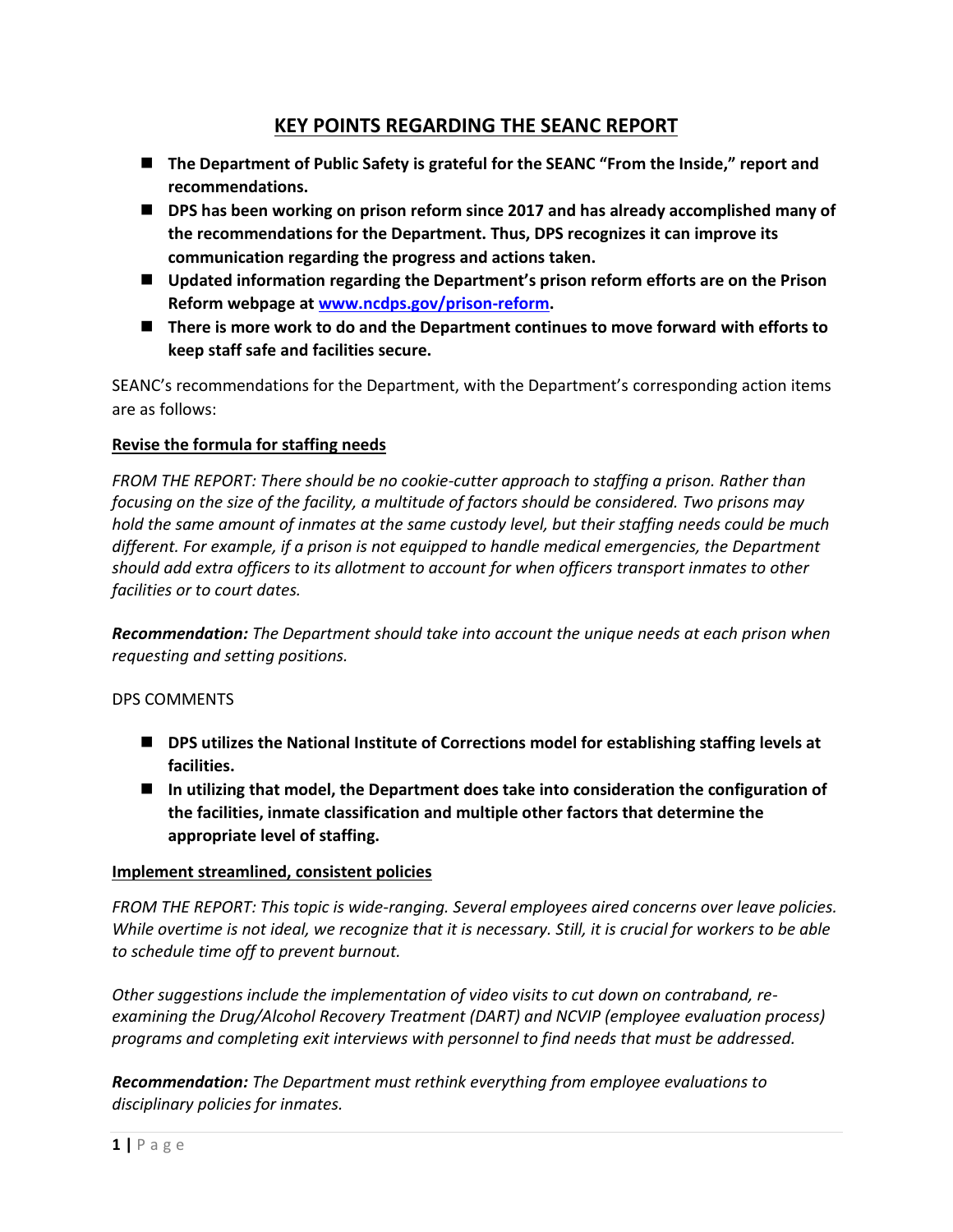### DPS COMMENTS

- DPS has been listening to employees.
	- o **Exit surveys were implemented in July 2018 for all correctional officers who leave voluntarily.**
	- o **DPS leadership held numerous "listening tours" at various prisons with employees to receive feedback, as well as individual meetings with staff.**
	- o **With the assistance of Senior Executive Advisor for Prison Reform Gary Mohr, a nationally-recognized expert, DPS is currently implementing "Back to Basics," which allows employees to give direct feedback and recommendations to improve safety for immediate implementation within their facility. Mohr is also president of the American Correctional Association.**
- **Based upon feedback from employees, the Department requested statutory changes to strengthen penalties against inmates that assault staff. Session Law 2018-67 increases the sanctions for assaults on staff and several other offenses specifically identified by staff.**
- **Based upon feedback from employees, the Department strengthened its internal disciplinary policies for offenders.**
- **DPS follows statewide human resources policy and state law regarding NCVIP performance management and employee leave.**
- DPS continues to examine and implement various forms of technology to assist in **maintaining custody and security.**

#### **Inform officers of mental health resources**

*FROM THE REPORT: Ninety percent of respondents on our survey said that Post-Traumatic Stress Disorder (PTSD) is a serious issue with staff.*

*DPS should educate all employees on how to access the Employee Assistance Program (EAP) and encourage its usage. The Department should provide email and written correspondence to employees on a frequent basis so all employees are aware of services they can access for mental health support.*

*Critical Incident Response teams provide mental health services to an individual shortly after a traumatic experience. These teams must be available to any correctional facility when a critical incident occurs to support the immediate needs of all staff involved, directly and indirectly. Services must be available to staff, both immediately following a critical incident, but also for follow-up services for staff requesting support.*

*Recommendation: The Department should do a better job of informing employees of the resources available to them to deal with stress.*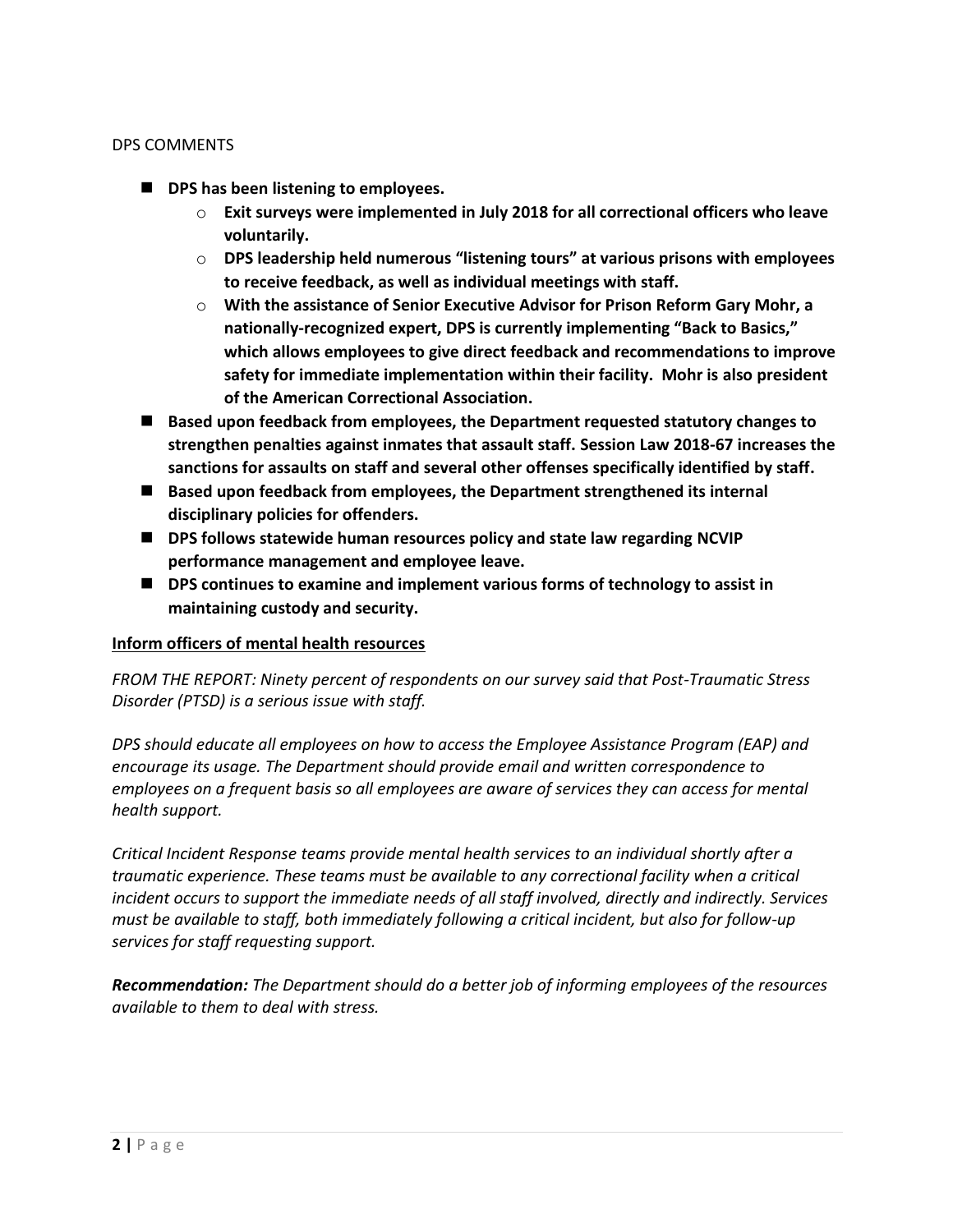#### DPS COMMENTS

- DPS takes the mental health of its employees very seriously.
- **The Department provides information received from DPS Human Resources and State Human Resources about the Employee Assistance Program (EAP) through various means such as emails and posters.**
- DPS deploys chaplaincy services, the SHIELD program (Staff Helping In Emergency Life**changing crises or Difficult situations), and other resources to provide support to all staff in need.**
- The Department is partnering with the VERA Institute of Justice to examine the long-term **effects on staff of working in the restrictive housing environment.**
- DPS provides crisis intervention training (CIT) to Prisons employees.
- The Department is establishing a grant-funded behavioral health program to address the **mental health needs of employees who suffer work-related victimization or stress arising out of critical incidents or their dangerous work environment.**
- DPS partners with the Correctional Peace Officers Association to provide additional **resources.**
- **The Department still needs to enhance its communication of the many resources available to our employees and continues to seek ways to improve in this area.**
- DPS welcomes SEANC's partnership in providing better communication to their members **who work in our facilities.**

#### **Re-evaluate the hiring process**

*FROM THE REPORT: Officers argue that the current regional hiring practices do not work. Often, new hires are sent to prisons that are in their "region" but far from their home, while a prison near where they live has vacancies. The officer is told to put in for a transfer, only to find out that the transfer will take up to two years. Rather than commuting four hours a day, the new hire will quit.*

*Recommendation: The Department would be better served by hiring at each facility, or making a concerted effort to place new hires close to their homes. The hiring process needs to go back to the unit level to allow recruitment from local communities.*

#### DPS COMMENTS

- DPS continually re-evaluates and adjusts the hiring process for Prisons in an effort to **streamline the hiring process.**
- **Beginning Jan. 1, 2019, all facilities interview prospective correctional officers at the facility and not the regional office. This move gives the facilities greater input and authority in hiring staff.**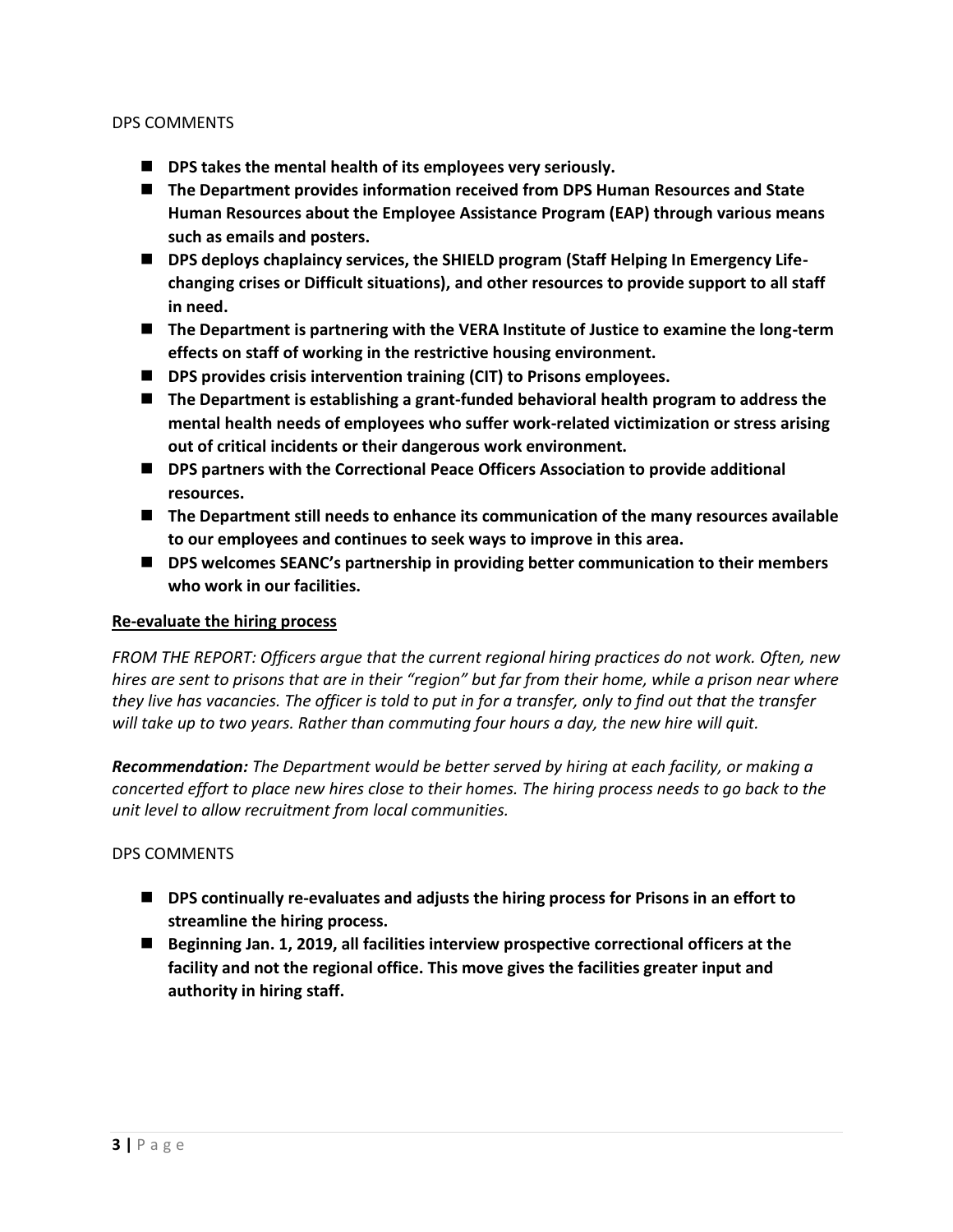### **Invest in facilities and updated equipment**

*FROM THE REPORT: Personnel stress the need for better equipment — radios that actually work, for example — and proper training for its use and maintenance. Officers need radios with ear piece attachments to keep conversations private from inmates.*

*Personnel also suggest gloves, stab-proof clothing, batons and body cameras as items that should be standard issue for each correctional officer regardless of custody level.*

*Many facilities are in need of general improvements. Some officers at older prisons report that dorms have not been updated since the 1930s, are filthy and have horrible lighting. This leads to poor visibility, making it difficult to properly supervise inmates.*

## DPS COMMENTS

- **Prisons has installed more than 1,150 cameras in its facilities since April 2017.**
- Additional or lighting has been installed or replaced in many facilities.
	- o **General Lighting - More than 12,000 interior and exterior lights installed in 2018.**
	- o **Temporary Guard Towers – The Prisons currently is piloting nine mobile towers equipped with lighting. Each tower has LED lights located on each side of the tower.**
	- o **Roving Patrol Spotlights – The Department is currently in the testing phase of a project to equip spotlight-type lighting on the back of Roving Patrol vehicles. At this time, one vehicle is equipped with the light for test purposes.**
- More than 6,400 new radios have been deployed since Dec. 1, 2017.
- The standard "safety package" for certified correctional officers and case managers **includes more than "a can of pepper spray" - radios, handcuffs and the highest concentration of OC pepper spray available are provided at all facilities.**
	- o **Medium and close certified staff have batons.**
	- o **NOTE: The minimum custody correctional officers are scheduled to also receive batons.**
- **The use of tasers by supervisors is currently in the pilot phase at four facilities.**
- **Stab-resistant vests have been distributed to 53 of the state's 55 facilities.** 
	- o **More than 10,000 have been issued statewide. DPS is working to secure vests for the remaining two facilities.**
- **Gloves have always been available to any correctional officer who asks for them.**
- DPS is constantly evaluating the condition of facilities.
	- o **It is part of the administrator's daily duties.**
	- o **The Department has closed facilities in the past due to conditions that cost more to maintain.**
	- o **No facility should be "filthy." Even an old facility can and should be clean.**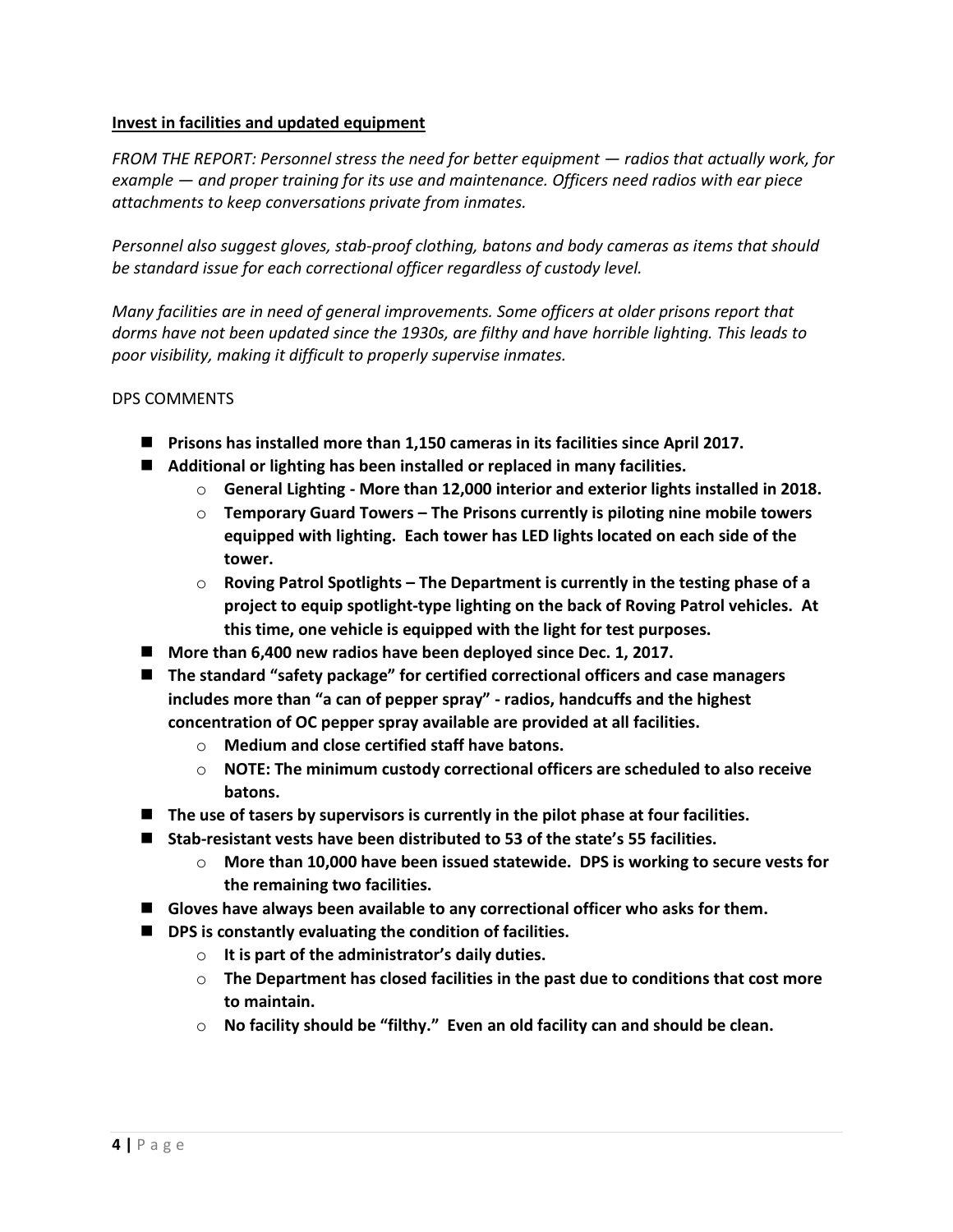## **Offer Comprehensive Training**

## *FROM THE REPORT:*

*With prisons woefully understaffed, the department needs to put new officers on the floor as soon as possible. Without adequate training, the new hires are a danger to themselves and other personnel.*

*Veterans doubted that they can learn enough to survive in the limited amount of allotted training hours per year. Some suggest the reinstatement of mentorship and career readiness programs. Mandatory diversity, leadership, emergency and de-escalating conflict trainings were also recommended.*

*Recommendation: There should be basic policies that prohibit new hires from work until they are sufficiently trained.*

### DPS COMMENTS

- **Beginning in July 2017, Secretary Erik Hooks required that the backlog of correctional officers who had not completed Basic Correctional Officer (BCO) training be eliminated and that going forward, all newly hired officers complete BCO training prior to being assigned to a post.**
- The backlog was eliminated by the end of 2017.
- Based on staff feedback, the Field Training Officer (FTO) training program began in April **2018.** 
	- o **With the implementation of that 3-week training program, officers are assigned to a seasoned officer immediately after completion of BCO training.**
	- o **To date, nearly 1,000 correctional officers have completed FTO training.**
- **In January 2019, implementation of an enhanced BCO training program extended basic training from 4 to 6 weeks.**
	- o **The curriculum has been revamped and includes more situational awareness training.**
	- o **The Department now offers a total of 10 weeks of training for new correctional officers including one week of facility orientation, basic training, as well as the mentoring with an FTO.**
- **To improve communications and morale, Prisons provided Team building, Attitude, Conflict, Transformation (TACT) training in several facilities in 2018.**
	- o **The focus is on interpersonal skills, self-awareness, conflict resolution, empathy and team building.**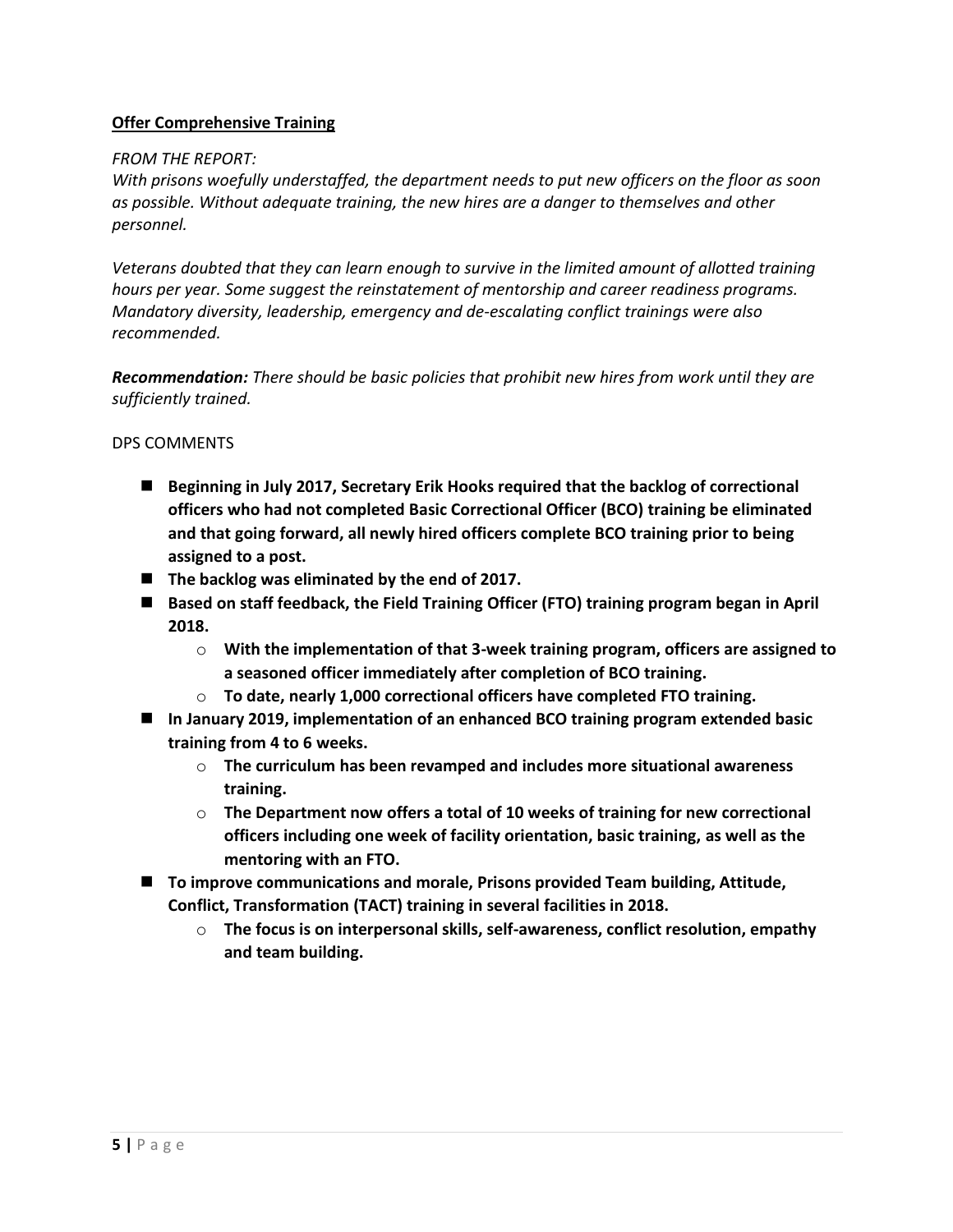### **Other Actions to Improve Employee Morale**

## **Employee Rewards**

- **Prisons implemented an enhanced Employee Recognition Program in June 2018.**
	- o **Formalizes the process of recognizing employees monthly at each facility.**
	- o **Establishes recognition on a regional basis every quarter, and on a statewide basis annually.**
	- o **Employees are also considered for the DPS Badge of Excellence and the Governor's Award of Excellence.**
- Implemented the Facility Enhancement Fund in partnership with Correction Enterprises **on July 1, 2018.**
	- o **An annual allocation is provided to each facility depending on its size (\$1,000 to \$3,000).**
	- o **Funded by Correction Enterprises.**
	- o **Provides facilities an opportunity to develop programs and activities to increase morale and enhance personal and professional development among correctional employees.**

## **Address Understaffing**

*FROM THE REPORT: Understaffing is the major contributing factor to the five prison deaths in 2017 as well as ongoing violence in our prisons. There are not enough boots on the ground to keep the peace in our facilities. An average vacancy rate of 25 percent means that one-in-four correctional officer positions are unfilled. That rate is much higher at more dangerous facilities like Pasquotank, Lanesboro and Bertie.*

#### DPS COMMENTS

■ The average correctional vacancy rate is not 25 percent, as listed but is still too high. The **average across facilities in 2018 was approximately 17 percent.**

*FROM THE REPORT: Understaffed prisons lead to overworked staff. Officers work 16- or 20-hour shifts, only to turn around and be called in on their days off. Long shifts and overtime can result in officers neglecting personal wellness and family relationships.*

*"Officers come to work never knowing when they are going home 12 hours, 16 hours or 20 hours later. We never know," said one officer.*

#### DPS COMMENTS

■ Correctional officers do not work 16-to-20 hour shifts, unless there is an emergency **situation such as a hurricane.**